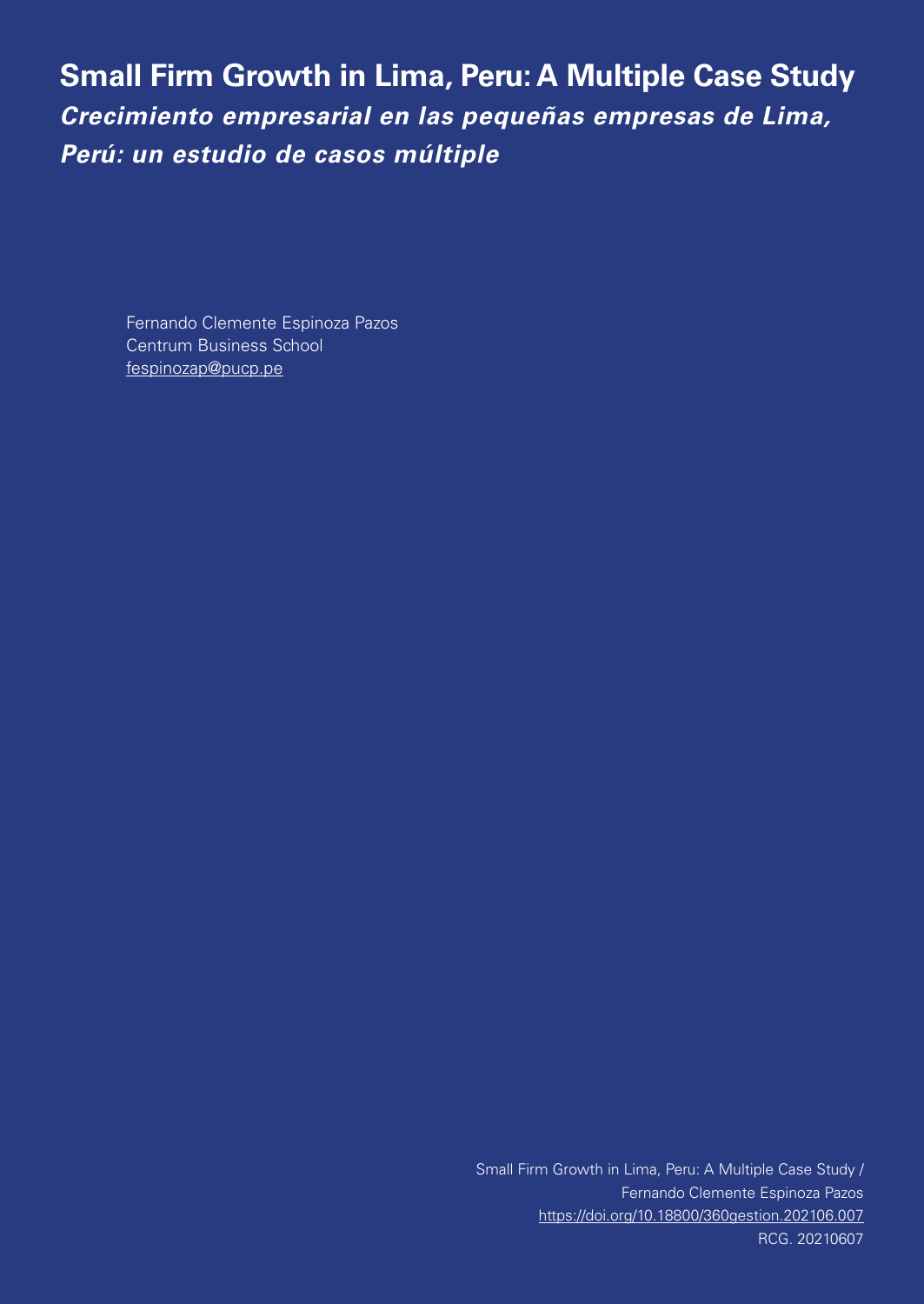**The main goal of this article is to identify factors associated with the growth of micro and small enterprises (MSEs) in Lima, Peru from the perception of the entrepreneurs themselves based on a qualitative multiple case study under a holistic approach. Therefore, the study analyzes 18 MSE cases in Lima divided into two groups: companies experiencing continuous growth and companies that do not experience continuous growth. The results showed that one of the factors that seem to be characteristic of the first group is the constant motivation to take advantage of business opportunities. On the contrary, one of the factors present in the second group is the motivation to meet temporary needs. This article contributes to the understanding of MSEs in Lima and expands the existing knowledge on the factors associated with growth and market consolidation by studying the entrepreneurs' perceptions.**

# **Palabras clave: firm growth, small enterprise, MSE, microenterprise, Peru**

El objetivo principal de este artículo es identificar los factores asociados con el crecimiento de las micro y pequeñas empresas (mypes) en Lima, Perú a partir de la percepción de los propios emprendedores con base en un estudio cualitativo de casos múltiple bajo un enfoque holístico. Por eso, el estudio analiza 18 casos de mypes en Lima divididos en dos grupos: empresas que experimentan un crecimiento continuo y empresas que no están creciendo. Los resultados mostraron que uno de los factores que parecen caracterizar al primer grupo es la constante motivación por aprovechar oportunidades de negocio. Por el contrario, uno de los factores presentes en el segundo grupo es la motivación por satisfacer necesidades temporales. El presente artículo contribuye a la comprensión de las mypes en Lima y amplía el conocimiento existente de los factores asociados a su crecimiento y consolidación en el mercado mediante el estudio de la percepción de los emprendedores.

Keywords: crecimiento empresarial, pequeña empresa, mype, microempresa, Perú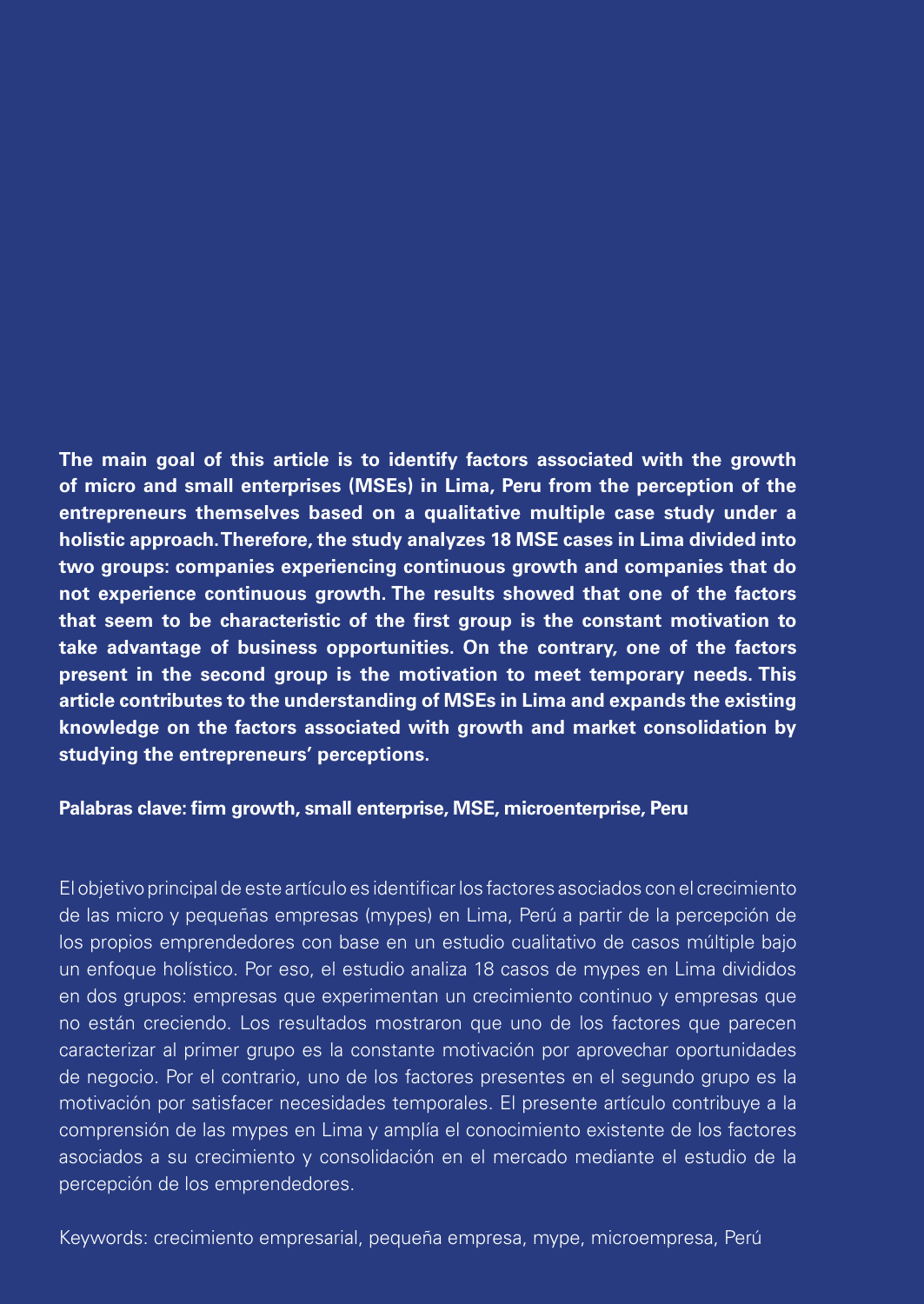## **1. Introduction**

In both developing and developed countries the majority of firms are MSEs. In developing countries MSEs are responsible for the economic growth because of their contribution to the GDP, which could be underestimated, and for job creation as well (Nichter & Goldmark, 2009; Okpara & Wynn, 2007). In many Latin American countries, micro and small enterprises employ more than 50 % of the working population, and this is one of the main factors by which the public policies that support these enterprises are defined (Nichter & Goldmark, 2009; Dini & Stumpo, 2018). Nevertheless, MSEs face challenges they need to overcome in order to achieve a continuous growth (Molina *et al.*, 2014; Sánchez, 2014).

In Peru, MSEs have an important role because of their contribution to job creation and their participation in the socio-economic development of where they are located (Avolio *et al.*, 2011). However, these firms are generally not formally incorporated and face many competitive disadvantages such as the impossibility to sign contracts with multinational companies or governments and the difficulties to obtain formal credits and aid from law enforcement agencies (Nichter & Goldmark, 2009). It should be noted that the vast majority of MSEs are located in Lima (COMEXPERU, 2019).

Given the role of MSEs in economic growth, their contribution to job creation and their participation in the nation's economic development, it is relevant to study the factors associated with these enterprises' growth. This research can help entrepreneurs, governments and academia to advocate actions that encourage business competitiveness and sustainability. Nowadays, there are some studies that show that social networks, interfirm cooperation and innovation in products and processes are related to great levels of MSE growth (Nichter & Goldmark, 2009; García-Pérez de Lema *et al.*, 2016).

Consequently, the study of MSE growth could help to have a better understanding of their competitiveness and sustainability. For that reason, the main goal of this article is to analyze, from the perception of the entrepreneurs themselves, the factors associated with small firm growth in Lima.

Furthermore, this study is relevant because there is a lack of knowledge of MSE growth in Peru (Seclén, 2016a). Research in this area is important because the vast majority of firms in Peru are MSEs and they have shown a significant increase in growth in recent years (COMEXPERU, 2019).

This paper is organized as follows. First, section 2 presents the state of work done in the area of enterprise growth based on the literature reviewed for this study. Section 3 explains the research methodology used in this research. Section 4 discusses the key findings for two types of factors: internal and external. Finally, this article concludes by drawing some recommendations for development practitioners.

# **2. Literature review**

The topic of firm growth has been studied from different perspectives because of its complexity and heterogenous nature (Seclén, 2016a; Gupta *et al.*, 2013). In addition, many theories and models have contributed to develop more knowledge about this topic.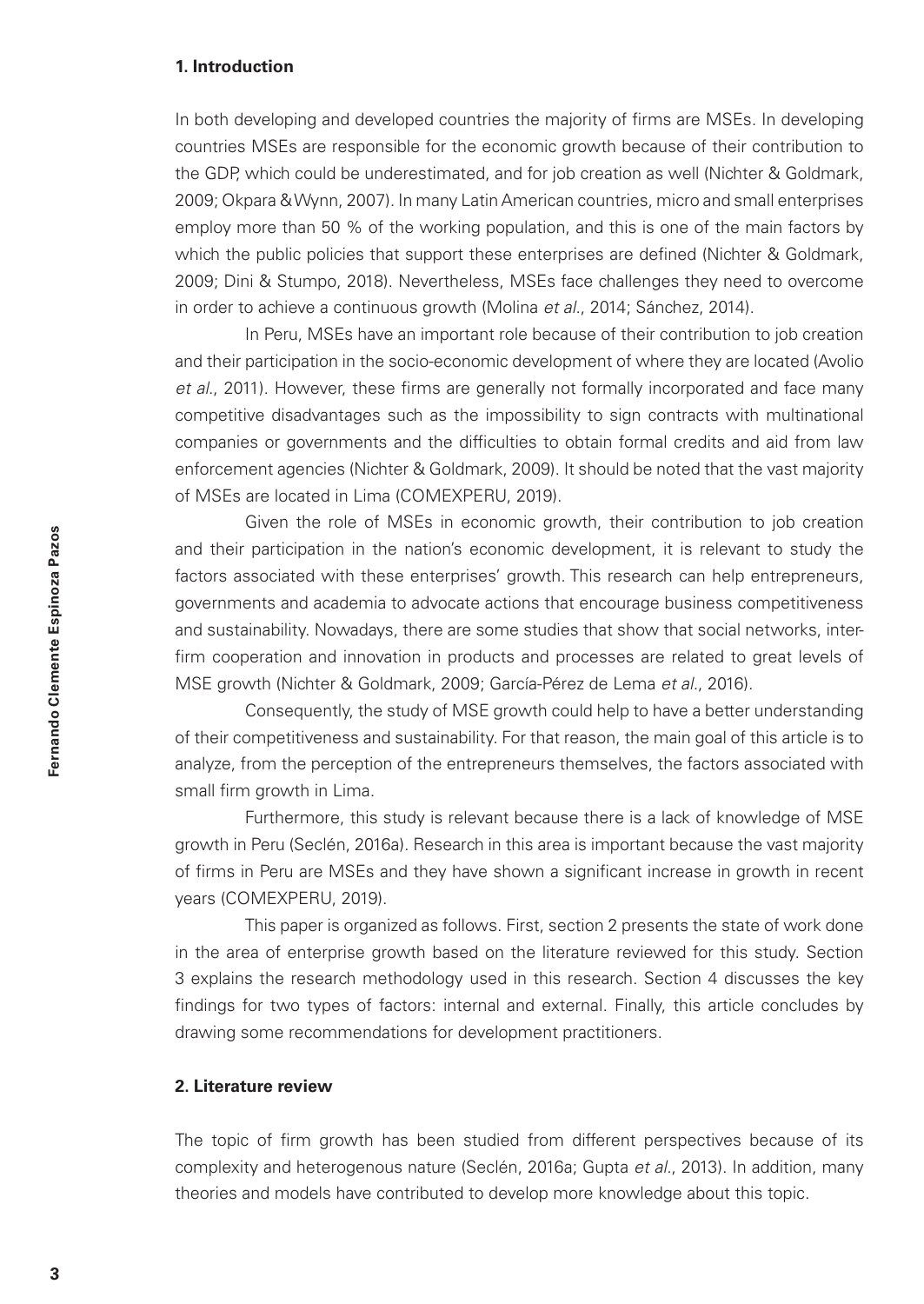The contingency theory aims to study the relationship between the company, its resources and the business environment in order to define organizational designs and leadership styles for different kinds of situations. According to this theory, firm growth is influenced by the business environment (Seclén, 2016a).

Moreover, based on a study by Greiner (1998) about the theory of enterprise development, Churchill and Lewis (1983) suggested a model which considers five stages of small business growth: existence, survival, success, take off and resource maturity. In addition, based on the dynamic state approach that recognizes that firms encounter continuous changes (Levie & Lichtenstein, 2010), Brown and Mawson (2013) stated that firm growth is an unstable process and that there are inflection points that help firms grow rapidly and move from one dynamic stage to another.

Gupta *et al.* (2013) state that there are two models of firm growth: predictable and unpredictable. The first one defines that the growth path is linear and sequential from the existence to the decline stage of the company. The other model suggests that there can be changes in the growth path by intervening factors such as knowledge and technology.

A number of researchers have classified firm growth factors into two categories: internal and external. Internal factors include individual characteristics of entrepreneurs such as motivation, education, management experience, number of founders, gender, and functional skills; and firm characteristics like age and size, legal form, strategy, and functional and technical capabilities. In relation to external factors, the main determinant of business growth is the demand for the company's products, followed by the actions of competitors, the supply of production factors, the features of the local business environment, and the promotion of new forms of partnership (Davidsson, 2010; Gupta *et al.*, 2013; Sansores & Navarrete, 2018).

Nichter and Goldmark (2009) identified four types of factors related to firm growth in developing countries: individual entrepreneur characteristics (education, work experience and gender), firm characteristics (firm age, formality and access to finance), relational factors (social networks and value chains) and contextual factors (such as the business environment).

Despite the coincidence of several authors to highlight different levels of firm growth factors, there is no consistency among them. Nevertheless, multidimensional models which include factors related to the business owners, firm characteristics and business environment are highly recommended (Seclén, 2016a).

Consequently, factors considered in this study can be classified into two categories: internal and external. The first ones are related to individual characteristics of entrepreneurs (motivation, level of education, previous experience in the industry and number of founders); to the company (enterprise legal form); and to the firm strategy (innovation, technological sophistication and market positioning). External factors are related to the regulatory system, the tax system, the forms of partnerships, and the sectorial policies. These factors have been examined in this study since they are the main aspects in the literature on MSE growth in developing countries.

In this research, innovation has been defined as a process through which an enterprise improves or launches new products, processes, ways to sell its products and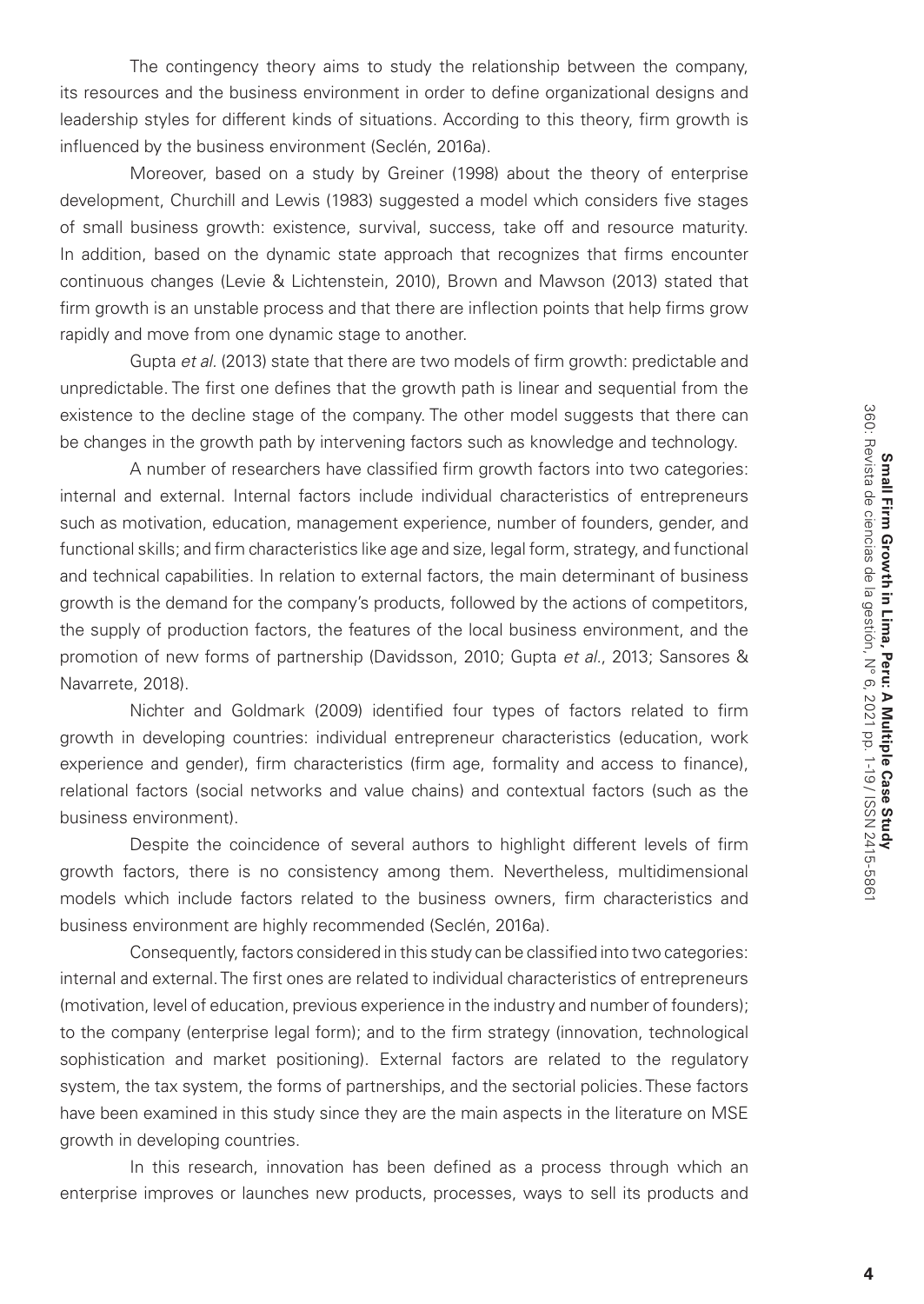new ways to do organizational changes, in order to adapt to the external environment of a business (Seclén, 2016b).

Although there are several measures used in organizational growth studies (Delmar *et al.*, 2003), Penrose (1959) proposed a theory in which two connotations of growth are distinguished. The first one implies an increase in amount, such as in sales, exports, jobs, etc.; and the second one an increase in size as a result of a process of evolution (Davidsson, 2010). Furthermore, we can distinguish between two types of capabilities: ordinary capabilities, that permit firms to earn a living in the present; and dynamic capabilities, that continuously allow firms to have a competitive advantage (Cepeda-Carrión & Barbosa Trueba, 2016). In this way, Penrose argues that firm growth depends on how managers use their ordinary capabilities; nevertheless, they are insufficient to face external environmental changes (Ambrosini & Bowman, 2009).

The majority of studies on small firm growth employ the increase of the number of employees as a unit of measure, while some scholars use other metrics such as instance revenue or asset growth. This article defines firm growth as an increase in the number of employees and as an increase in revenue over time. Furthermore, it is important to distinguish between new businesses and established businesses (Serida *et al*., 2020). This research considers only the latter.

# **3. Methodology**

The research conducted has used a qualitative approach to the multiple case studies under a holistic approach since 18 MSE cases were identified and each case was analyzed as a whole unit. The multiple case study methodology examines each MSE as a single case study before arriving at findings that are constant across the entire investigation (Yin, 2018). Moreover, this study has used a deductive approach based on multidimensional models of firm growth.

Based on a paper by Avolio *et al.* (2011), this study has considered the following five criteria for identifying MSEs. A MSE is a company that 1) is formally incorporated at the time of the study, separating formal from informal MSEs; 2) has between one and two hundred employees, distancing the study from cases of self-employment; 3) has two years or more of formal operation, distinguishing short-term opportunities from long-term business commitments; 4) more than 51 % of its ownership is local, allowing the study to focus on Peruvian companies; and 5) belongs to commerce, service and manufacturing sectors to include a wide range of firm growth perspectives. Information from the top 10 000 companies of Peru (PTP, 2019) was used in the compilation of the data set. There are 55 MSEs in Lima which met the selection criteria mentioned before, but only 18 accepted to be interviewed for this study. These interviews were effectively conducted and they were sufficient to answer research questions considering theoretical saturation (Eisenhardt, 2007), which was reached when no additional data were found from the interviews to generate new information. The unit of analysis in this study is the entrepreneur: by analyzing the perceptions of the entrepreneurs about firm growth, it is possible to find factors that could help governments make appropriate public policies.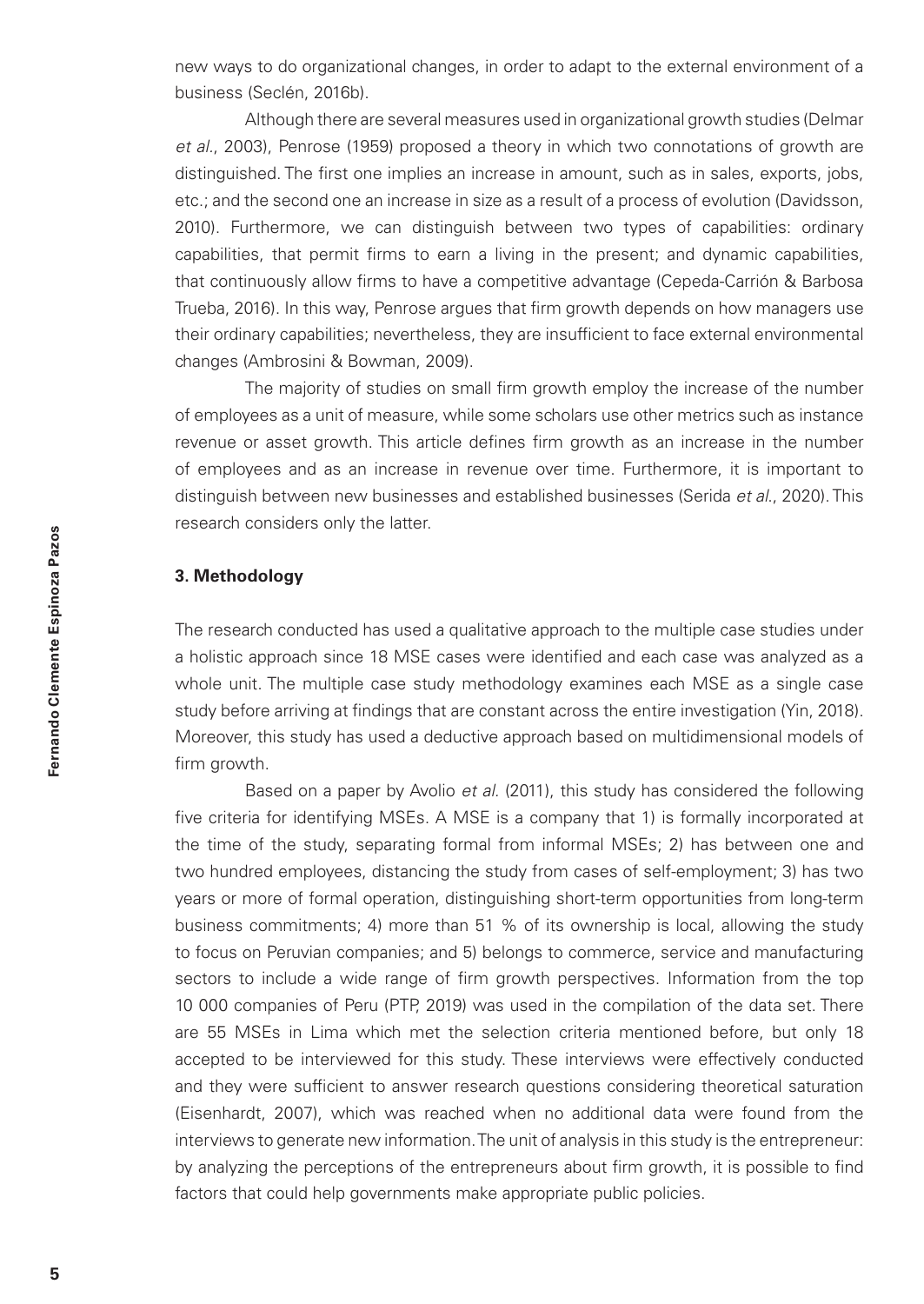Two study groups were also defined: companies that showed continuous growth over the past five years, and companies without this behavior. In order to operationalize the concept of growth in MSEs, two criteria were considered: 1) average volume of sales over the past five years; and 2) average number of employees in the last five years. Accordingly, in the interviews carried out to entrepreneurs, we included one question about the evolution of their level of sales and the number of employees on average over the past five years. If they responded that both their sales and the number of their employees increased or that their sales grew and the number of employees remained constant, it was classified as a growing company; if they responded that both their sales and the number of their employees declined, or that their sales declined and the number of employees remained constant, it was classified as a company that does not grow.

In-depth interviews were the source of evidence used in this study. Data were collected through the semi-structured in-depth interviews with business owners that were conducted during the second quarter of 2019. Before starting the interview, we had a small conversation of about 10 minutes about their personal life in order to make the interviewees feel comfortable. The interviews were recorded and transcribed. We used a general question guide that was previously validated by scholars and experts on the subject who reviewed the questions and provided advice. The classification of qualitative questions (six types) used by Mertens (2005), and the recommendations and order of formulation used by Hernández *et al.* (2014) were used. The questions used for this part can be read at the appendix of this paper.

For individual analysis of cases, three phases were followed with the aim of finding common elements. The first phase consisted of uploading the transcripts of the interviews in the Atlas software, which is useful for the process of analyzing qualitative studies. This activity allowed us to generate codes. The second phase included the reduction of information by creating marks in the main paragraphs of the transcript of each case. Finally, the third phase consisted of the allocation of codes, which allowed to identify categories of analysis of each one of the identified factors. The process of codification was reviewed by one senior researcher in order to demonstrate the reliability of the process and to reduce bias.

The data of the informants (which have been modified for reasons of confidentiality) are presented in Table 1, and their main characteristics in Table 2. According to the Global Entrepreneurship Monitor (Serida *et al*., 2020), almost 50 % of entrepreneurs in Peru are younger than thirty-four years old and 25 % of them have studied in universities in this country. Consequently, the firm characteristics presented in this study are typical of MSEs in some cases, while others are atypical.

#### **Table 1. List of informants**

| Firm<br>code   | Entre-<br>preneur<br>age | <b>Educational</b><br>level | Professional<br>career | <b>Type of</b><br>business | Emplo-<br>yees | <b>Position</b>    | Firm<br>age | Equity<br>(dollars<br>in thou-<br>sands) |
|----------------|--------------------------|-----------------------------|------------------------|----------------------------|----------------|--------------------|-------------|------------------------------------------|
| P <sub>1</sub> | 46                       | University                  | Engineering            | Services                   | 65             | General<br>manager | 8           | 61                                       |
| P <sub>2</sub> | 34                       | Secondary                   |                        | Services                   | $\overline{2}$ | Owner              | 8           | 9                                        |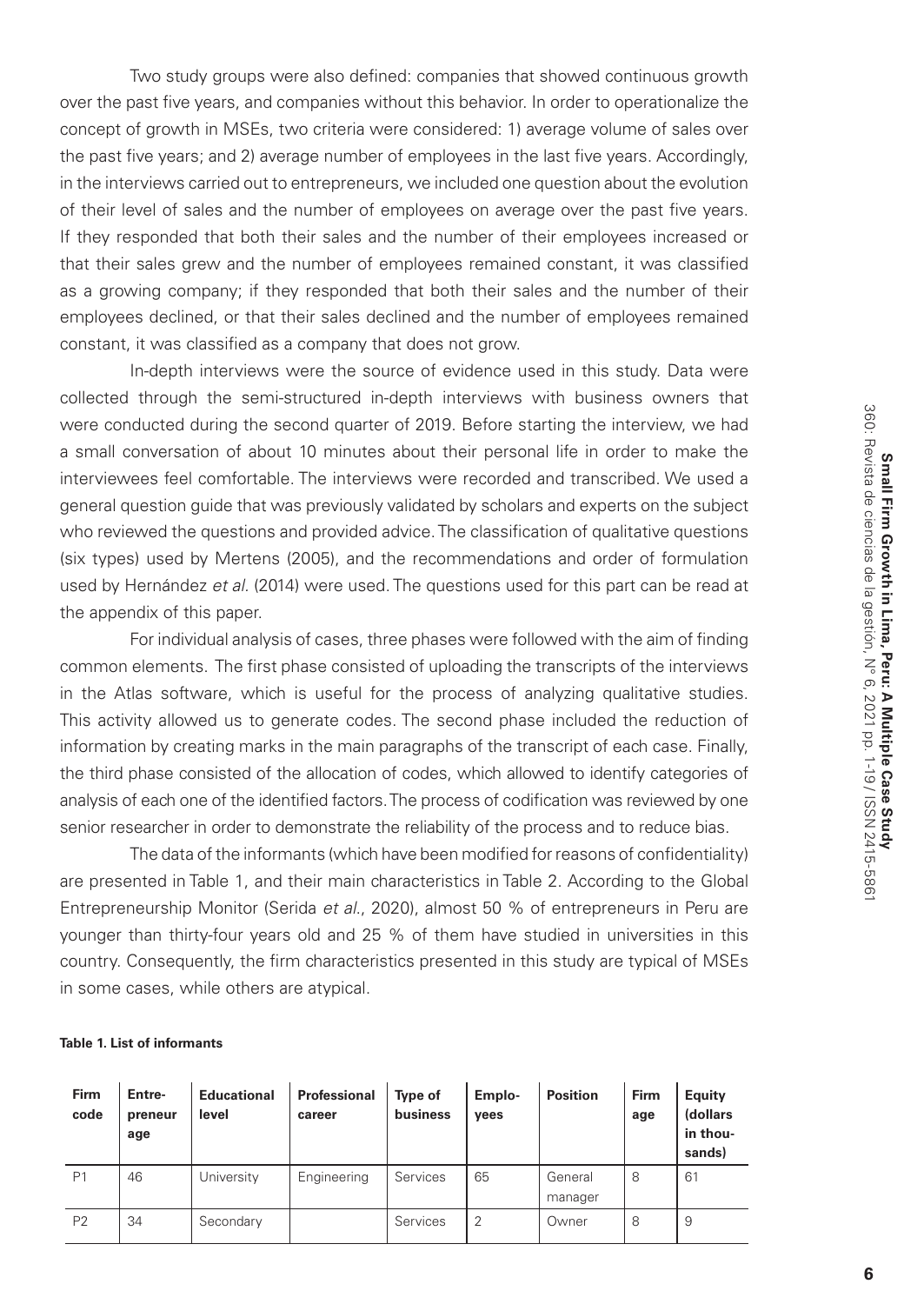| P <sub>3</sub>  | 33 | University                  | Business ad-<br>ministration | Commer-<br>ce      | 25             | General<br>manager | 19              | 6   |
|-----------------|----|-----------------------------|------------------------------|--------------------|----------------|--------------------|-----------------|-----|
| P <sub>4</sub>  | 60 | University                  | Engineering                  | <b>Services</b>    | 25             | General<br>manager | 16              |     |
| <b>P5</b>       | 29 | University                  | Business ad-<br>ministration | <b>Services</b>    | 5              | Manager            | 6               | 15  |
| <b>P6</b>       | 42 | University                  | Accounting                   | Manufac-<br>turing | 15             | General<br>manager | 5               | 15  |
| <b>P7</b>       | 34 | Vocational<br>and technical |                              | Commer-<br>ce      | $\overline{4}$ | General<br>manager | 10 <sup>1</sup> | 15  |
| P <sub>8</sub>  | 25 | University                  | Business ad-<br>ministration | <b>Services</b>    | 6              | General<br>manager | 25              | 20  |
| P <sub>9</sub>  | 40 | Secondary                   |                              | Services           | $\overline{2}$ | Owner              | 3               | 3   |
| P <sub>10</sub> | 45 | University                  | Psychology                   | <b>Services</b>    | 6              | Owner              | $\overline{2}$  | 16  |
| P <sub>11</sub> | 34 | Secondary                   |                              | Services           | $\overline{4}$ | General<br>manager | $\overline{4}$  |     |
| P12             | 28 | Vocational<br>and technical |                              | Services           | 15             | General<br>manager | 5               | 12  |
| P <sub>13</sub> | 63 | University                  | Economics                    | Commer-<br>ce      | 14             | General<br>manager | 28              | 379 |
| P14             | 50 | University                  | Business ad-<br>ministration | Commer-<br>ce      | 6              | Owner              | 20              |     |
| P <sub>15</sub> | 33 | University                  | Engineering                  | Commer-<br>ce      | 3              | General<br>manager | 6               | 3   |
| P16             | 41 | University                  | Business ad-<br>ministration | Commer-<br>ce      | 8              | Owner              | 10 <sup>1</sup> | 3   |
| P <sub>17</sub> | 31 | University                  | Business ad-<br>ministration | Services           | $\overline{2}$ | Manager            | 15              |     |
| P18             | 31 | University                  | Accounting                   | Manufac-<br>turing | 20             | General<br>manager | 6               | 91  |

**Source: own elaboration.**

#### **Table 2. Characteristics of informants**

#### **Respondents per age**

| Age           | <b>Entrepreneurs</b> | Percentage |
|---------------|----------------------|------------|
| 25 to 33      |                      | 39%        |
| 34 to 42      | 6                    | $33\%$     |
| Older than 43 | b                    | 28 %       |
| <b>Total</b>  | 18                   | 100 $%$    |

#### **Respondents per education level**

| <b>Education level</b>   | <b>Entrepreneurs</b> | Percentage |
|--------------------------|----------------------|------------|
| Secondary                | x.                   | $17\%$     |
| University               | 13                   | 72%        |
| Vocational and technical |                      | $11\%$     |
| Total                    | 18                   | $100 \%$   |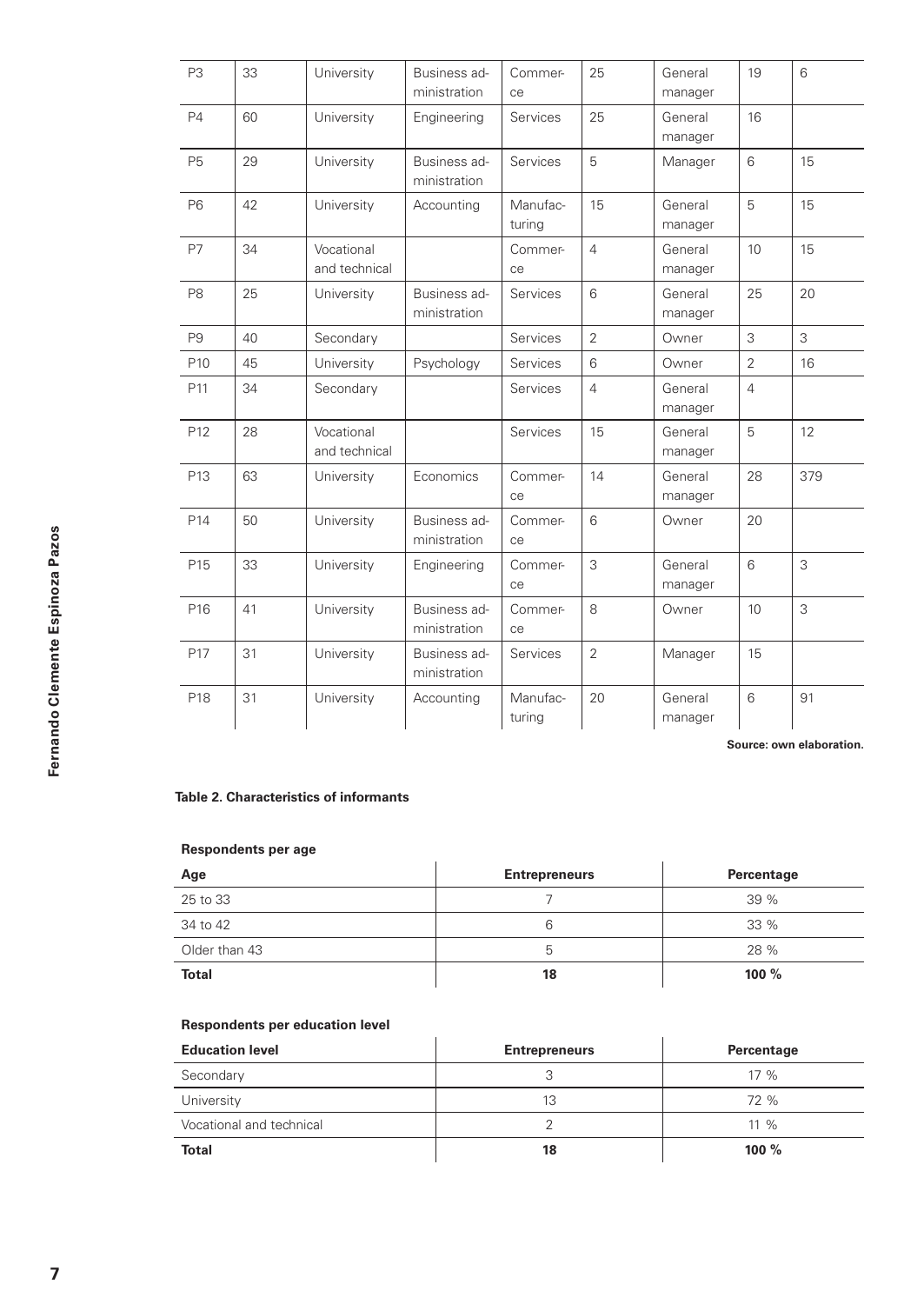#### **Respondents per type of business**

| <b>Type of business</b> | <b>Companies</b> | Percentage |
|-------------------------|------------------|------------|
| Manufacturing           |                  | $11\%$     |
| Commerce                | 6                | $33\%$     |
| Services                | 10               | 56 %       |
| <b>Total</b>            | 18               | 100 %      |

#### **Respondents per firm age**

| Firm age                  | <b>Companies</b> | Percentage |
|---------------------------|------------------|------------|
| Up to 6 years of age      | 8                | 44 %       |
| 7 to 12 years of age      | 4                | 22%        |
| More than 13 years of age | 6                | $33\%$     |
| <b>Total</b>              | 18               | 100 $%$    |

 **Source: own elaboration.**

# **4. Discussion and results**

Tables 3 and 4 present the patterns identified in companies that showed growth and no growth in relation to the factors associated with small firm growth from the perception of MSE entrepreneurs. These factors can be operationalized in many different ways, such as: 1) start-up motives and aspirations; 2) the highest degree or level of school completed; 3) number of years of work experience; 4) amount of business owners; 5) enterprise legal form; 6) number of new products or services launched in the last five years; 7) age of machinery; 8) number of competitors; 9) number of procedures to grant a license or certificate; 10) amount of taxes MSEs must pay; and 11) access to information provided by the State. Each one of the identified factors is explained below.

#### **Table 3. Patterns identified in companies that showed growth**

|                                                                                                           |                |    |                |    |                | <b>Growing companies</b> |                 |                 |                 |           |
|-----------------------------------------------------------------------------------------------------------|----------------|----|----------------|----|----------------|--------------------------|-----------------|-----------------|-----------------|-----------|
| <b>Factor</b>                                                                                             | P <sub>1</sub> | P4 | P <sub>6</sub> | P7 | P <sub>9</sub> | P <sub>10</sub>          | P <sub>12</sub> | P <sub>15</sub> | P <sub>18</sub> | Frequency |
| Internal: related to entrepreneurs<br>- Motivation: taking advantage of<br>business opportunities         |                |    | 1              | 1  |                |                          |                 |                 |                 | 5         |
| Internal: related to entrepreneurs<br>- Education level: university                                       |                |    | 1              |    |                |                          |                 | 1               | 1               | 6         |
| Internal: related to entrepreneurs<br>- Industry experience: more than<br>five years                      |                |    | 1              | 1  | 1              |                          | 1               | 1               |                 | 8         |
| Internal: related to entrepreneurs<br>- Number of founders: two, but<br>only one of them manages the firm | 1              |    | 1              |    |                |                          |                 | 1               | 1               | 6         |
| Internal: related to the company<br>- Legal entity: S.A.C./E.I.R.L.                                       |                |    | 1              | 1  |                |                          | 1               | 1               | 1               | 8         |
| Internal: related to strategy<br>- Innovation: new products and<br>new process                            |                |    |                |    |                |                          |                 | 1               |                 | 6         |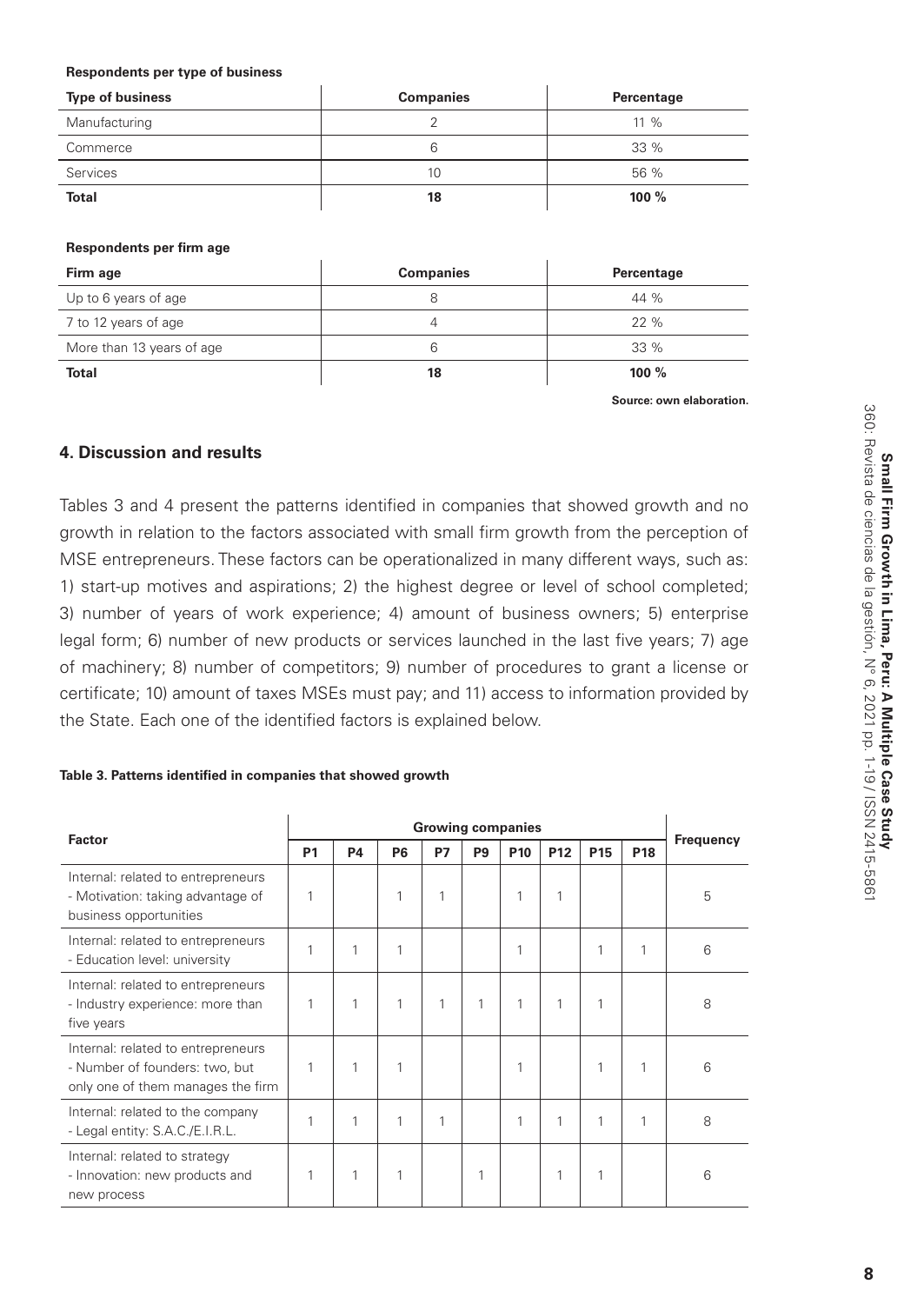| Internal: related to strategy<br>- Technological sophistication:<br>constant renewal of technology                                            | 1 | 1 | 1 | 1 | 1 |   |   | 1 | 1 | 7 |
|-----------------------------------------------------------------------------------------------------------------------------------------------|---|---|---|---|---|---|---|---|---|---|
| Internal: related to strategy<br>- Market positioning: have defined<br>their competitive advantage and<br>have a portfolio of loyal customers | 1 | 1 |   | 1 | 1 | 1 | 1 | 1 | 1 | 8 |
| External: related to the regulatory<br>system<br>- Excessive documentation and<br>delay in granting licenses                                  | 1 | 1 | 1 |   | 1 |   |   | 1 | 1 | 6 |
| External: related to the tax system<br>- High General Sales Tax (IGV) and<br>Income Tax (IR)                                                  | 1 |   | 1 | 1 |   | 1 | 1 | 1 | 1 | 7 |
| External: related to the forms of<br>partnerships<br>- They have not received any infor-<br>mation from the State                             | 1 | 1 | 1 | 1 | 1 | 1 | 1 | 1 | 1 | 9 |
| External: related to the sectorial<br>policies<br>- They do not know if there are<br>incentives in their industry                             | 1 | 1 |   | 1 | 1 | 1 | 1 | 1 | 1 | 8 |

**Source: own elaboration.**

It is noticeable in Table 3 that previous work experience in the industry and market positioning play an important role in companies that show growth.

#### **Table 4. Patterns identified in companies that did not show growth**

| Factor                                                                                                                                   |                | Non-growing companies |           |                |                 |                 |                 |                 |              |           |  |  |
|------------------------------------------------------------------------------------------------------------------------------------------|----------------|-----------------------|-----------|----------------|-----------------|-----------------|-----------------|-----------------|--------------|-----------|--|--|
|                                                                                                                                          | P <sub>2</sub> | P <sub>3</sub>        | <b>P5</b> | P <sub>8</sub> | P <sub>11</sub> | P <sub>13</sub> | P <sub>14</sub> | P <sub>16</sub> | <b>P17</b>   | Frequency |  |  |
| Internal: related to entrepre-<br>neurs<br>- Motivation: short-term vision                                                               | 1              | 1                     |           | 1              |                 | 1               |                 | 1               | 1            | 6         |  |  |
| Internal: related to entrepre-<br>neurs<br>- Education level: university                                                                 |                | 1                     | 1         | 1              |                 | 1               | $\mathbf{1}$    | 1               | 1            | 7         |  |  |
| Internal: related to entrepre-<br>neurs<br>- Industry experience: more<br>than five years in other industry<br>or no relevant experience |                |                       | 1         | 1              |                 | 1               |                 | 1               | $\mathbf{1}$ | 5         |  |  |
| Internal: related to entrepre-<br>neurs<br>- Number of founders: two,<br>but only one of them manages<br>the firm                        |                | 1                     |           | 1              | 1               | 1               |                 | 1               |              | 5         |  |  |
| Internal: related to the company<br>- Legal entity: S.A.C./E.I.R.L.                                                                      |                | 1                     | 1         | 1              | 1               | 1               | 1               | 1               |              | 7         |  |  |
| Internal: related to strategy<br>- Innovation: they do not launch<br>new products regularly                                              |                | 1                     |           | 1              |                 | 1               | $\mathbf{1}$    | 1               | 1            | 6         |  |  |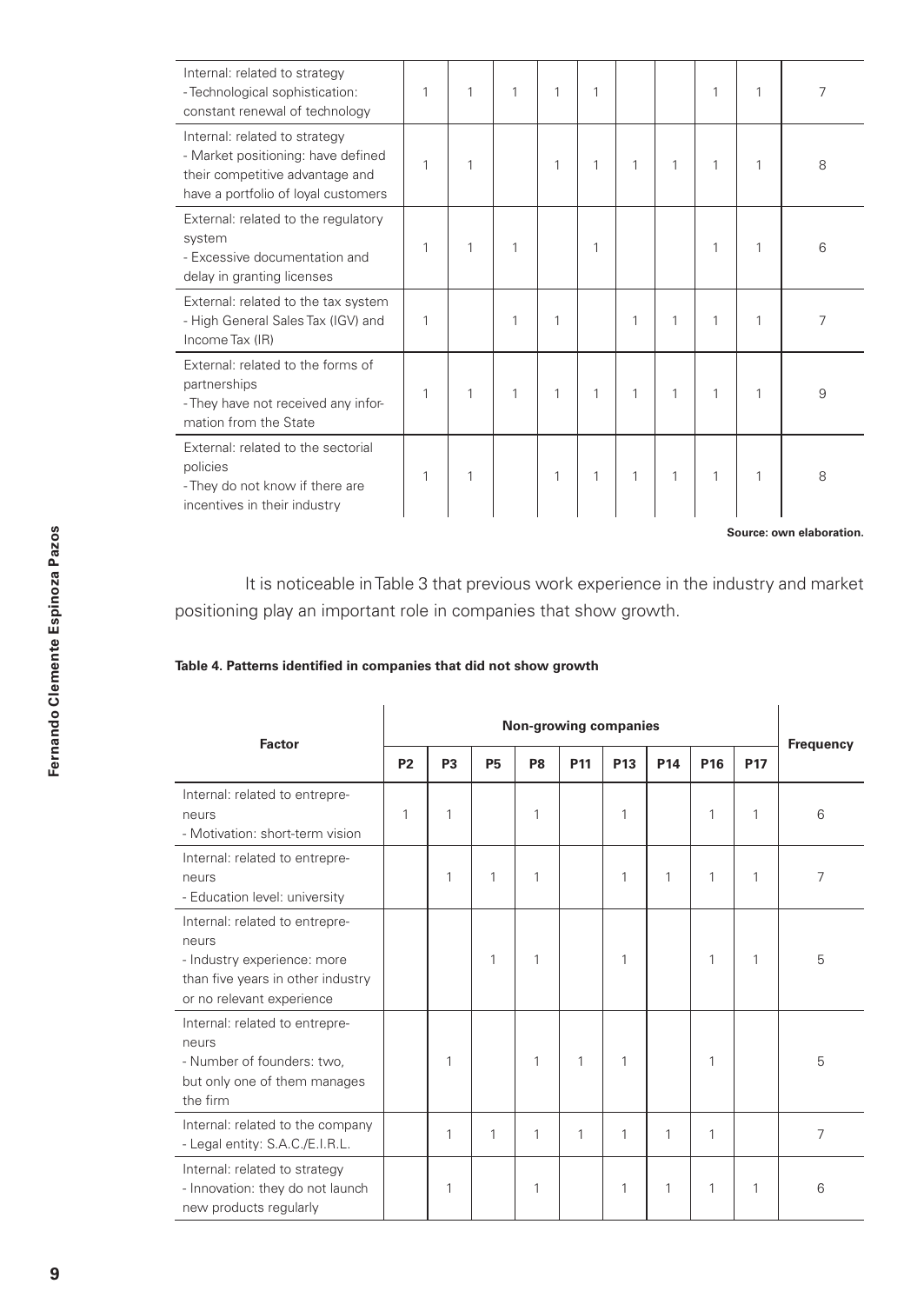| Internal: related to strategy<br>- Technological sophistication:<br>old and obsolete machinery                              |   | 1 | 1 | 1 |   |   | 1 | 1 | 1 | 6 |
|-----------------------------------------------------------------------------------------------------------------------------|---|---|---|---|---|---|---|---|---|---|
| Internal: related to strategy<br>- Market positioning: compe-<br>tition perceived as a factor<br>limiting their development |   | 1 |   |   | 1 | 1 |   | 1 | 1 | 5 |
| External: related to the regula-<br>tory system<br>- Excessive documentation and<br>delay in granting licenses              | 1 | 1 |   | 1 |   | 1 | 1 |   | 1 | 6 |
| External: related to the tax<br>system<br>- High General Sales Tax (IGV)<br>and Income Tax (IR)                             | 1 | 1 | 1 | 1 |   | 1 | 1 | 1 | 1 | 8 |
| External: related to the forms of<br>partnerships<br>- They have not received any<br>information from the State             | 1 | 1 | 1 | 1 | 1 | 1 | 1 | 1 | 1 | 9 |
| External: related to the sectorial<br>policies<br>- They do not know if there are<br>incentives in their industry           | 1 | 1 | 1 | 1 | 1 | 1 | 1 | 1 | 1 | 9 |

**Source: own elaboration.**

As shown by the data presented in Table 4, the entrepreneur's short-term vision, the sporadic launch of new products and the use of an old and obsolete machinery are noteworthy factors.

## 4.1. Factors related to entrepreneurs (internal)

Among the internal factors related to entrepreneurs, the following were identified: the businessman's motivation, the businessman's level of education, the experience in the industry, and the number of founders.

Regarding the motivation of entrepreneurs, in the group of companies that experience a continuous growth, entrepreneurs seek to take advantage of business opportunities to generate incomes, are passionate about what they do, have plans for the future, celebrate their achievements, try to learn constantly, and communicate their vision to their employees. P1, from a company that grows, mentioned: "if you want to be a good employer, first you have to start chasing your dreams and then make your people, those who are around you, pursue that dream too".

On the other hand, in the group of companies that do not experience growth, entrepreneurs seem to have a short-term vision and try to generate income only to meet their economic needs. P2, from a company that doesn't grow, stated: *"*how do you see yourself in five years? I would like to grow... to start here in Lima and maybe... in provinces too. I'm thinking about it".

Regarding the level of education, in the group of growing companies, most entrepreneurs have university studies and are constantly trained in business management issues. P9, who only finished high school and has a company that grows, mentioned that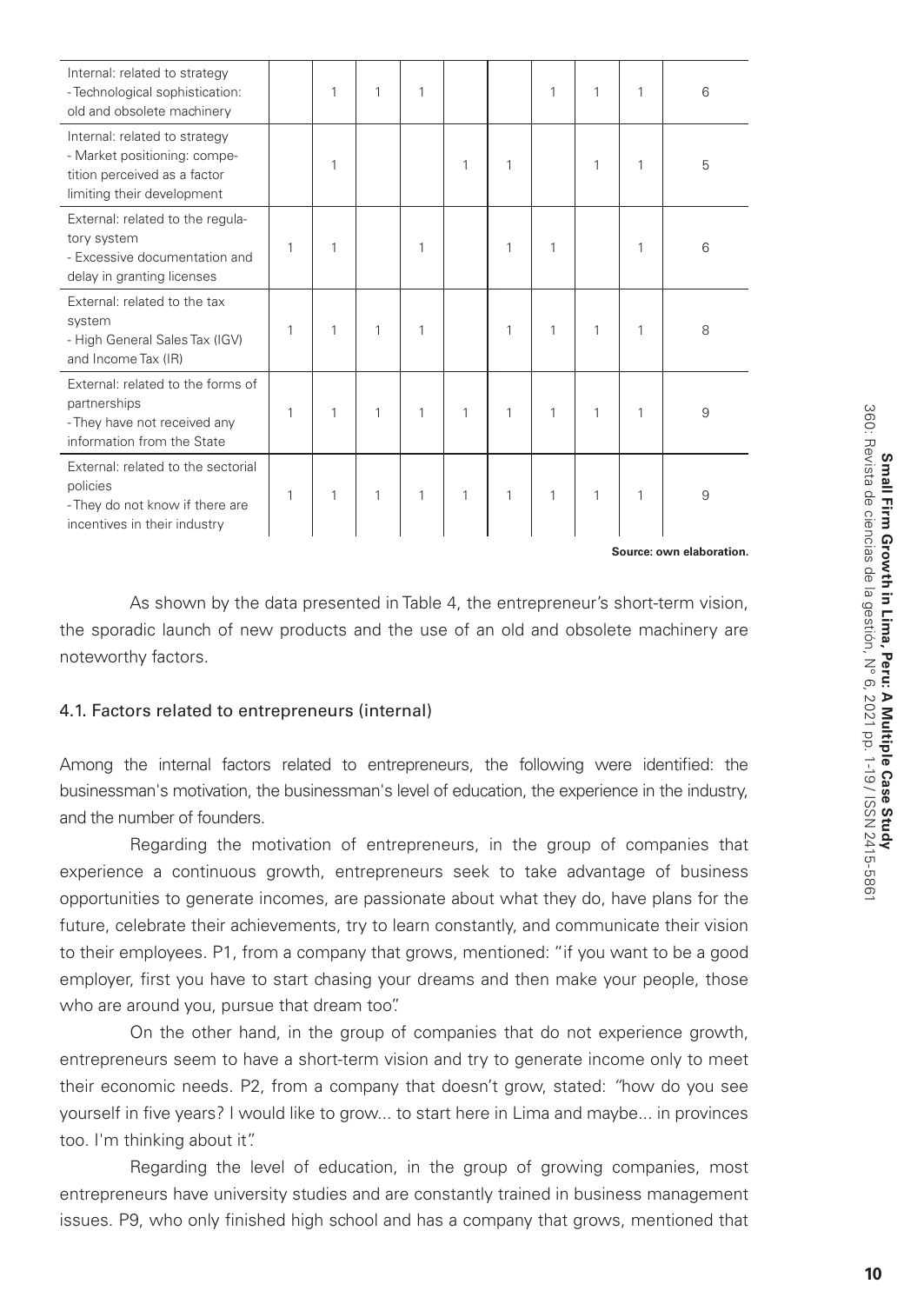he attended an intensive training taught by a business advisor in relation to those issues: "I have looked to a business consultant for guidance in business matters".

Likewise, in the group of companies that do not experience growth, most entrepreneurs have university studies; however, they have not taken up refresher courses in business management in recent years because they have spent more time in the business. This was mentioned by P16, from a company that doesn't grow: "when you're in the field, you forget to bring yourself up to date because there's a different demand".

In terms of experience, in the group of growing companies, most entrepreneurs have more than five years of experience in their industry. Also, some of them have experience in administrative functions that allows them to manage their companies in a better way. In the group of companies without a continuous growth, most entrepreneurs have worked in industries different than those in which they are currently in and, in some cases, they have not had relevant work experience. P9, from a company that grows, stated: "I've had experience as a hairdresser and managing everything. Staff, money and payments. As the owner, I basically managed it". On the other hand, P5, from a company that doesn't grow, mentioned: "as a dependent employee, I worked eight years in banks".

Regarding the number of founders, in most cases the ownership of both the companies experiencing a continuous growth and those that do not lies with two or more founders, so this would not appear to be a differential factor. It should be noted, however, that in the group of growing companies, three of them have two founders that carry out functions and have competencies that complement each other. It seems that while the number of founders does not determine the growth of the companies, it does contribute and facilitate their rapid growth. P4, from a company that grows, said on this topic: "my other partner provides support in the medical area and I take care of all the operations... he's very active. He has a lot of information about medicine but also about businesses".

# 4.2. Factors related to the company (internal)

Regarding the business aspects, most companies in both groups were constituted as legal entities: as a Single Member Limited Company (EIRL) or as a Closely Held Corporation (SAC). In general, when an entrepreneur starts a business activity, he or she starts as a natural person with a business. However, when his or her income increases and wants to continue to grow, the entrepreneur takes the next step and becomes a legal entity.

## 4.3. Factors related to strategy (internal)

Among the factors related to strategy, the most important are associated with innovation, technological sophistication and market positioning.

In terms of innovation, in the companies that experience continuous growth, the entrepreneurs lead a culture of continuous improvement. They consider innovation to be at the heart of their competitive advantage and a permanent activity in their companies. On the other hand, the companies that are not growing do not pay special attention to innovation. In some cases, they have not recently launched new products to the market and, in other cases, they have only carried out some actions like being present on social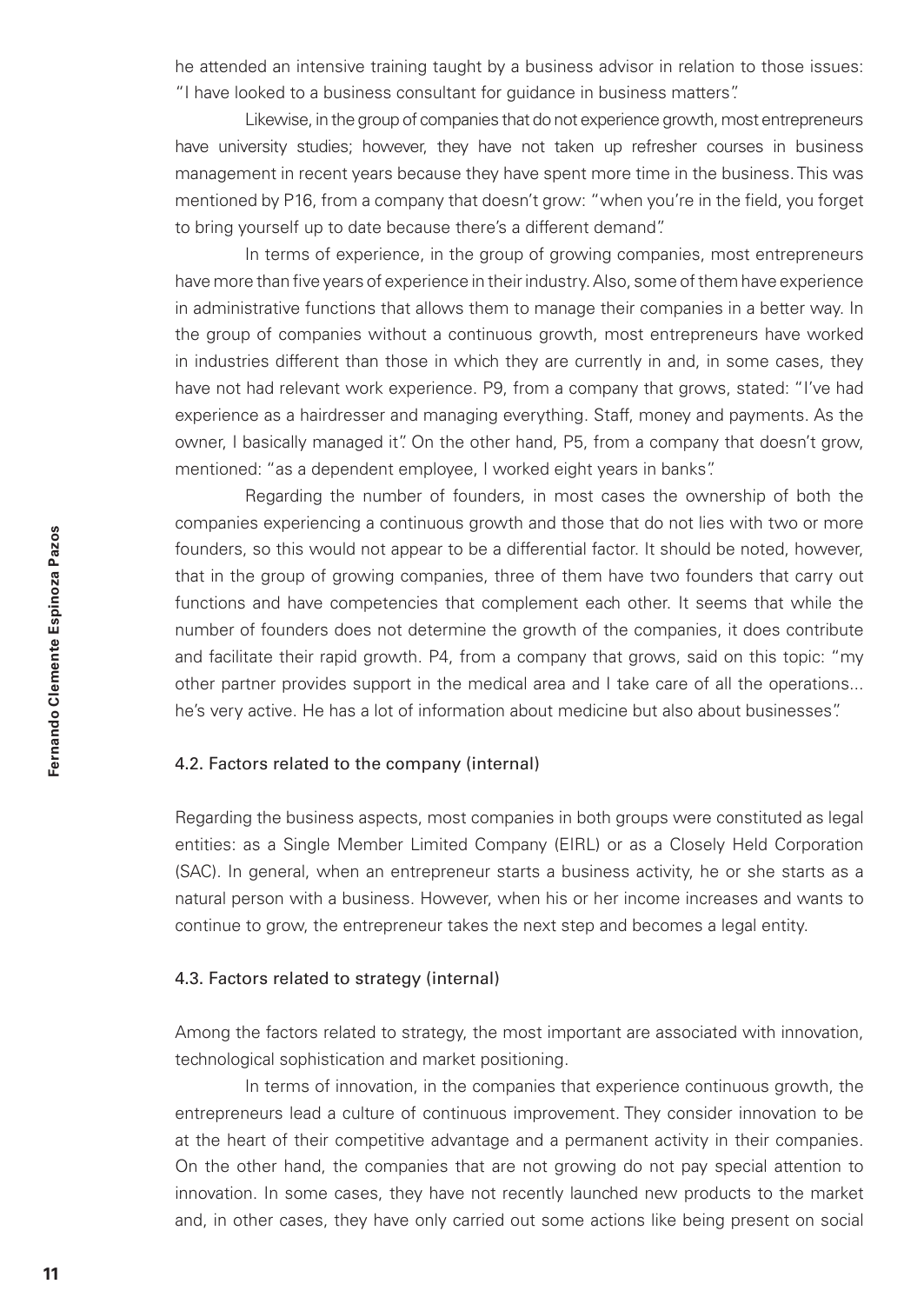media or remodeling their premises. P1, from a company that grows, stated: "we've been creative. For example, if up to now we were just doing this, we'll try to figure out what's the additional added value that we can give and present to the customer". On the other hand, P8, from a company that doesn't grow, mentioned: "in terms of innovation, I feel that we are just catching up with the market because we were not updated on social media".

In relation to technology, growing companies constantly renew their machinery and try to give it proper maintenance. On the contrary, the companies that are not growing have been working with the same machines and equipment for more than five years. In some cases, the equipment is already obsolete. P18, from a growing company, stated: "I bought a modern machine a year and half ago to be used on the new production line". P17, from a company that doesn't grow, said: "we haven't bought new machinery recently. We don't have many customers, therefore we don't need specialized equipment".

Market positioning and competition are important factors to be considered in the development of MSEs. Growing companies know the needs of their customers, have defined their competitive advantage and have a portfolio of loyal clients. On this topic, P12, from a company that grows, mentioned: "the first thing we did was to see who were going to be our target clients and think about the service we were going to provide. It had to be something different and appealing to the clients so they would choose us". Enterprises also follow closely the actions of their competitors, because they are affected by the entry of larger companies into the market, as well as by price issues and unfair competition from older firms. P4, from a growing company, said in this regard that "all that must be regulated by the State, because it can't be possible that large companies enter and harm small companies". In addition, most of the companies that don't grow perceive competition as a factor limiting their development. P16, from a company that doesn't grow, stated: "we didn't expect the arrival of this competition that has hit us in a short time. As they are large companies, they can negotiate better margins".

## 4.4. Factors related to the regulatory system (external)

According to this research, the regulatory framework is considered a limiting factor for both the companies that experience a continuous growth and those that don't. Both groups of companies suffer the consequences of an inefficient regulatory system that, in most public entities, involves the request of excessive documentation, delays in granting licenses and certificates, an inefficient bureaucracy, and corruption, as indicated by one of the informants. On this topic, P6, from a growing company, stated: "if I'm betting on my country and generating jobs, I think the State should be more flexible in the process of trying to get these documents out in the shortest possible time".

#### 4.5. Factors related to the tax system (external)

In both groups of companies there is a consensus that tax rates, especially the General Sales Tax (IGV) and the Income Tax (IR), are high. Most entrepreneurs are in the MSE tax regime, which is not adapted to their realities because the auditors are unaware of the special characteristics of the line of business of some companies. Likewise, some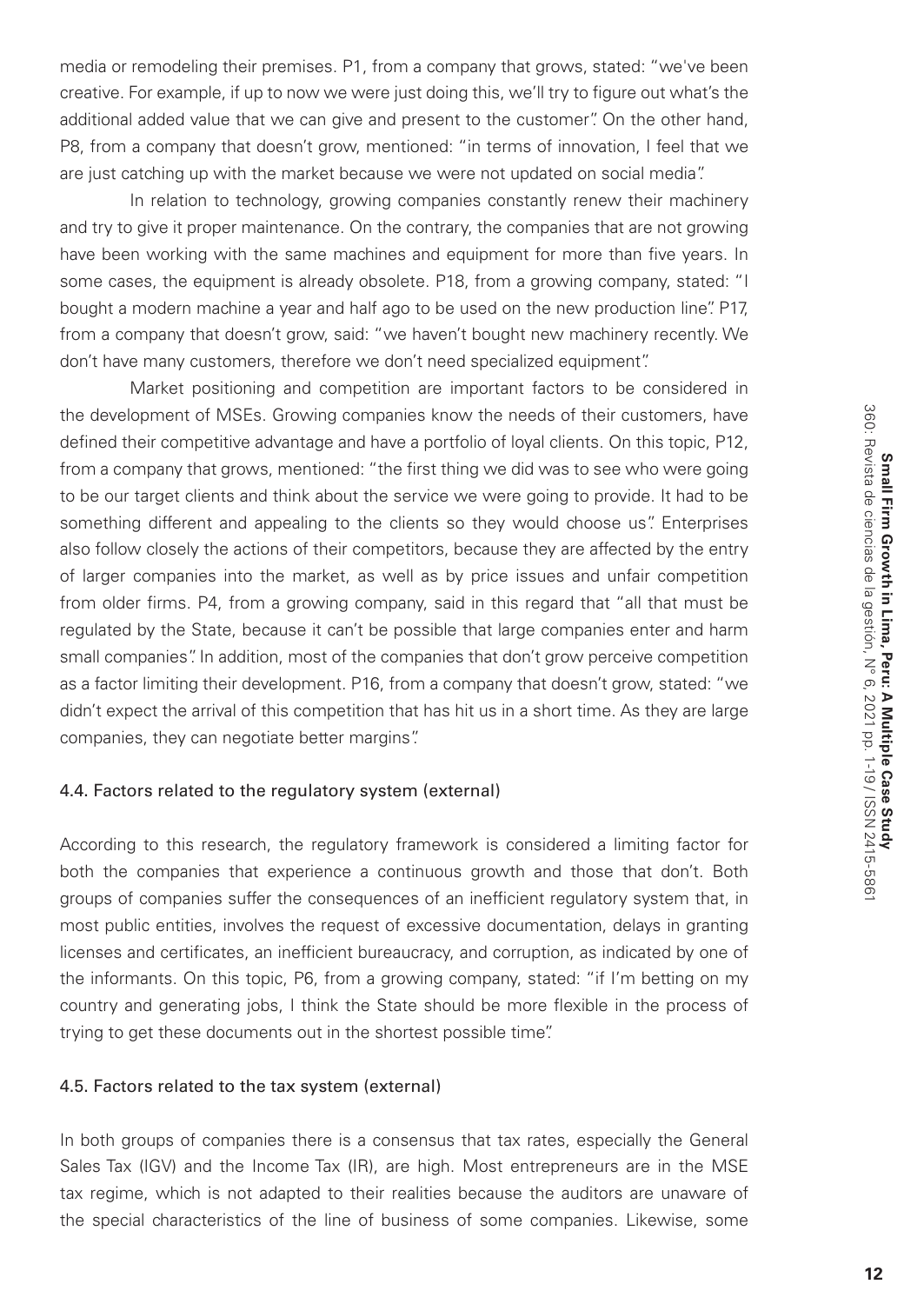entrepreneurs have seen their possibilities of accessing financing reduced due to their tax regime. What is more, they consider that there should be ranks in the payment of the IGV and highlight the sanctioning role of the tax administration instead of its preventive role. P1, from a growing company, said: "I would like to know what the criteria is... because no one understands our processes or our billing cycle". P6, also from a growing company, added: "I regret being in the MSE tax regime because with the Special Income Regime (RER) it is much easier to access a loan". P16, from a company that grows, suggested: "I think there could be scales on the IGV. It would be something that could help many companies to be formalized". P18, from a growing company, stated: "SUNAT comes and audits you. There is no preventive party, only a sanctioning party". P2, from a company that doesn't grow, added: "I think tax rates are very high".

## 4.6. Factors related to the forms of partnerships (external)

Regarding the existing various forms of business-to-business partnership, all the interviewed entrepreneurs indicated that they had not received any information from the State. A few of them only know some of these forms of partnership because of their academic background, but in practice they partnered only occasionally with other companies to generate costeffectiveness or take advantage of business opportunities.

# 4.7. Factors related to the sectoral policies (external)

The lack of a proactive sectoral policy is also a factor that seems to affect the two groups of companies that were studied. Entrepreneurs perceive that the State has had a passive role toward the growth of their companies and do not know if there are incentives in their industry*.* On this topic, P1 said: "we have been in this business for eight years and we have never received an invitation from any ministry saying 'we invite you to participate in a course on how to improve your business'".

Another external factor associated with MSE growth is the access to funding. In fact, interviewees from both groups mentioned that banks grant them credits for their various investments, but at very high interest rates. In some cases, the credits were denied to them for reporting losses, even if they were generating income. P6, from a growing company, stated: "I knock on the door of the bank and say 'look, I have this entrepreneurship project, but I've run out of capital and I need money'. I show them my financial statements and they tell me that they can't give me a credit because my financial statements are negative".

The study has made it possible to identify, from the point of view of entrepreneurs, the factors associated with MSE growth in Lima. The factors identified are related to the entrepreneurs' motivation, their personal aspirations, and the reasons that led them to follow the path of entrepreneurship. In companies that do not experience growth, entrepreneurs have mainly economic motivations and seek to make a profit in the short term. In contrast, in companies that experience a continuous growth, entrepreneurs seem to have motivations that go beyond a short-term economic yield. They are passionate about what they do, talk about their plans and achievements frequently, and have long-term projects and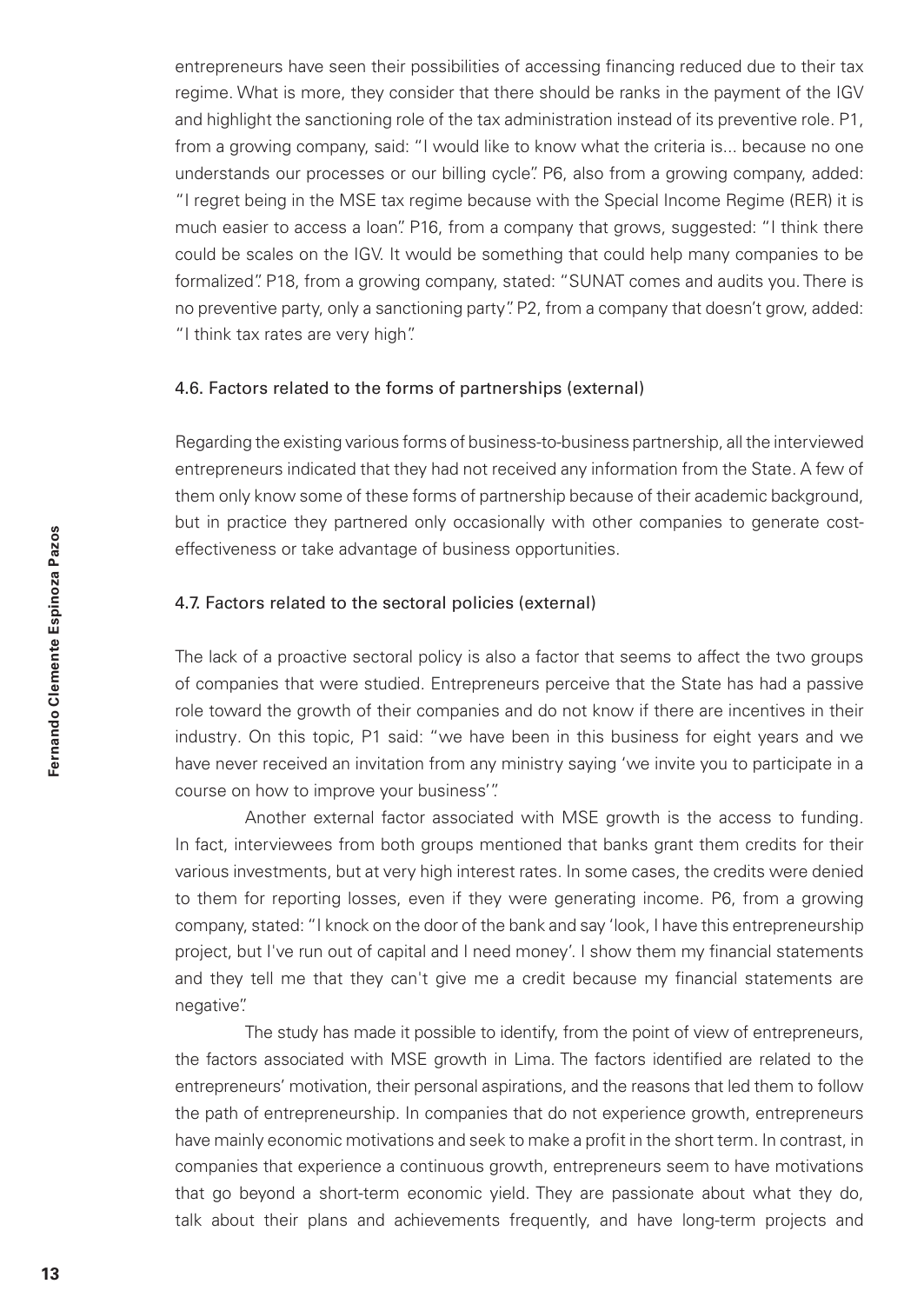expectations, confirming the studies of Davidsson (2010), Gupta *et al.* (2013) and Sansores and Navarrete (2018).

Regarding the level of education, it looks like there is no relationship between this aspect and the growth of companies, contradicting the theories proposed by Nichter and Goldmark (2009), and Sansores and Navarrete (2018). However, entrepreneurs in growing companies seek to bring themselves up to date on business management issues on a permanent basis. In relation to the work experience, it looks like entrepreneurs with previous work experience in the MSE economic sector have more opportunities to achieve growth in their businesses (Nichter & Goldmark, 2009). Similarly, although the number of founders does not determine the growth of companies, it is a factor that facilitates and contributes to their development. Likewise, it seems that the way in which companies are constituted is not a determining factor in the growth of MSEs, establishing a distance with a study by Davidsson (2010).

In terms of strategy, it seems that there is a positive relationship between strategic decisions and growth in MSEs. This relationship has been analyzed in relation to four main variables. Regarding the first one, innovation, the launch of new products is constant in growing companies, as suggested by Davidsson (2010), while in companies that do not experience growth this is only related to the implementation of some operational improvements to keep up with the competition. Second, the access to technology and the development of technical capabilities, as part of the innovation and development process, appears to be fundamental in business growth as stated in a study by Gupta *et al.* (2013). Third, the awareness of the characteristics of its target audience is crucial for firm growth. Fourth, following the actions of its current and potential competitors appears to be important in MSEs that show growth (Davidsson, 2010).

Regarding the external factors, it seems that the role of the State has been insufficient due to the current inefficient regulatory system, the high tax rates, the lack of promotion of new forms of business-to-business partnership, and the lack of sectoral policies that encourage their growth. These findings confirm what is stated on a study by Nichter and Goldmark (2009).

One of the most relevant aspects found in this research has been the importance of strategic activities in growing companies (Demir *et al.*, 2016). As a matter of fact, entrepreneurs of these companies have a long-term vision and are focused on constantly innovating and participating in new markets. In companies that do not experience a continuous growth, entrepreneurs focus on operational activities such as remodeling their offices and implementing systems that automate their processes.

Besides, although there is one firm in this study that could not be classified as an established business (Serida *et al*., 2020), it has been considered an MSE since it satisfies the selection criteria and presents growth patterns similar to those of established business.

## **5. Recommendations and limitations**

Based on the results obtained in this research, the following recommendations are presented with the aim of defining national policies related to the growth of MSEs: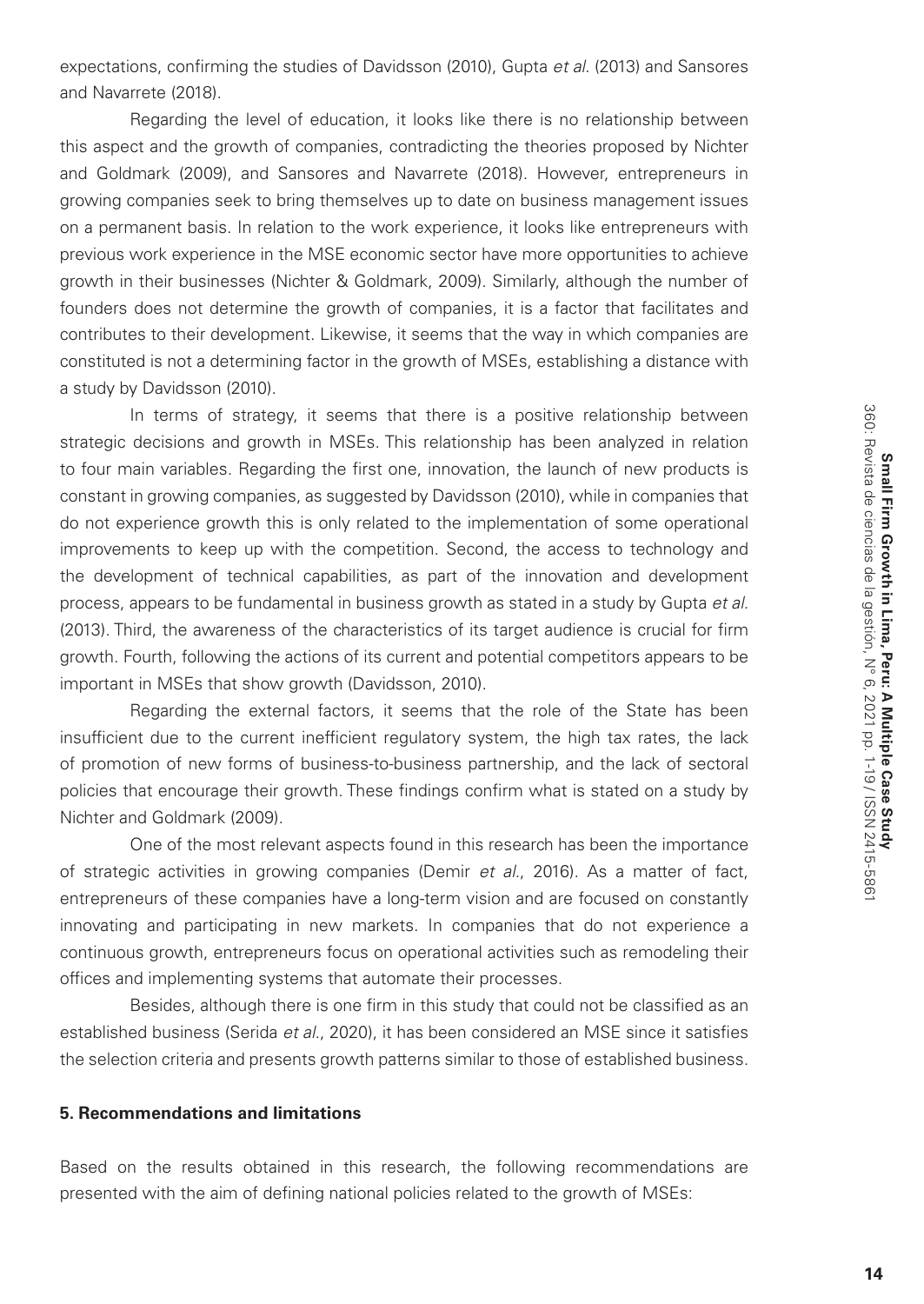- 1. Promote an entrepreneurial attitude in primary and high school students at a national level through the implementation of various programs made to that end.
- 2. Ensure the diffusion of a variety of support services and programs for MSEs such as Kunan and Innovate Peru among entrepreneurs.
- 3. Ensure wider dissemination of tax incentives related to the promotion of scientific research, technological development and technological innovation.
- 4. Design programs with international cooperation agencies so that entrepreneurs can know about successful experiences in business innovation topics abroad.
- 5. Continue doing efforts to reduce the time of paying existing taxes<sup>1</sup>.
- 6. Develop a formalization strategy since the Government shifted from formalization to a competitiveness agenda in 2019 (World Bank, 2019).
- 7. Analyze the characteristics of companies from different economic sectors in order to assess possible labor and tax incentives for them. The community, governmental agencies, NGOs, and organizations representing the MSEs are responsible for implementing these recommendations.

This research has several limitations. First, while the goal of this study was to provide an understanding of the factors that affect MSE growth, the qualitative approach used does not allow to generalize the data. Second, the sample size was relatively small and only involved one country, therefore, the investigation could be improved with a greater sample size to ensure that the results will be accurate. In addition, the study was based on the respondent's perceptions and it is assumed that they were accurate. It is possible, however, that this might not have been true in every case.

Future research may be aimed at:

- 1. Expanding the scope of the study to other Latin American countries.
- 2. Validate the results with a statistical sample that allows to generalize them.
- 3. Analyze the factors that have the most impact on the growth and development of MSEs.
- 4. analyze the correlation between the factors identified and the growth of MSEs.

# **6. Appendix: interview guide**

#### *Introduction/contextual questions*

- 1. What is your age?
- 2. What is the highest degree or level of school you have completed?
- 3. What is your professional career?
- 4. What type of business do you have?
- 5. How many employees does your business have?
- 6. What is your position in the company?

<sup>1</sup> The time available for paying taxes in Peru went down from 420 hours in 2004 to 260 hours in 2018 (PwC, 2020).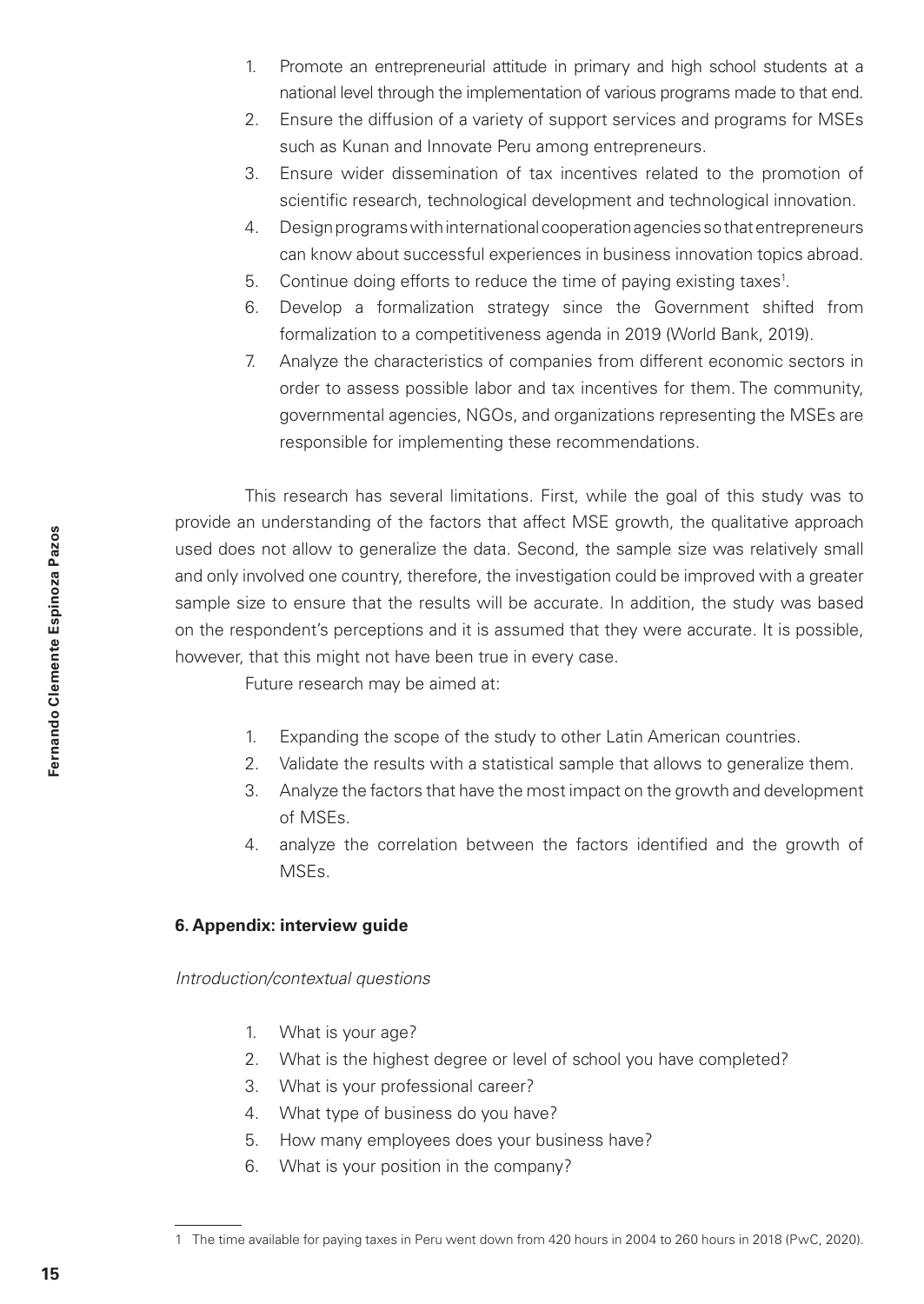- 7. How old is your firm?
- 8. What is your business equity?

# *Related to entrepreneurs*

- 1. How do you see yourself in five years?
- 2. Have you taken management courses in the last five years?
- 3. Have you had previous work experience? How many years?
- 4. Hoy many founders does your company have? What are the functions of each one?

# *Related to the company*

1. What is your legal entity? Why did you choose this kind of legal entity?

# *Related to the strategy*

- 1. Has your company launched new products or services in the last five years? What kind of products and services?
- 2. How long ago did you buy new machinery for your business?
- 3. What is your market positioning? Who are your main competitors in the market?

# *Related to the regulatory system*

1. What are the main procedures you have done with regulatory agencies? How was your experience?

# *Related to the tax system*

1. Do you think tax rates adjust to your business situation?

# *Related to the forms of partnerships*

1. Have you ever received any information about forms of partnerships from the State?

# *Related to the sectoral policies*

1. Do you know if there are tax incentives in your industry?

# *Additional questions*

- 1. Have your sales increased or decreased on average in the last five years?
- 2. Has your number of employees increased, decreased or remained constant on average in the last five years?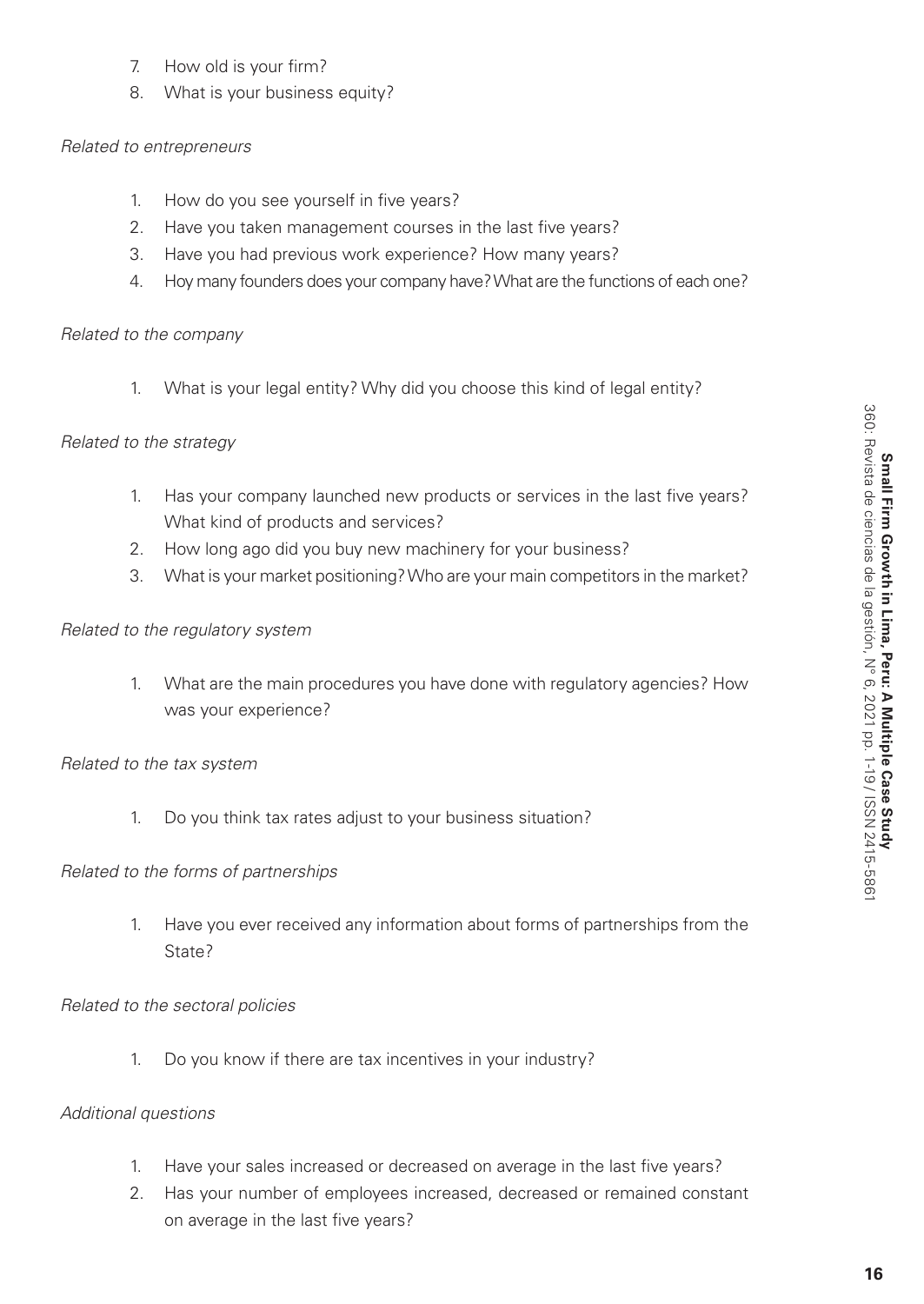# **bibliografía**

#### **Ambrosini, V., & Bowman, C.**

What are Dynamic Capabilities and Are They a Useful Construct in Strategic Management? *International Journal of Management Reviews, 11*(1), 29-49. https://doi.org/10.1111/j.1468- 2370.2008.00251.x

#### **Avolio, B., Mesones, A., & Roca, E.**

2011

Factores que limitan el crecimiento de las micro y pequeñas empresas en el Perú (MYPES)*. Strategia*, *22*, 70-80. https:// revistas.pucp.edu.pe/index.php/strategia/ article/view/4126/4094

# **Blázquez, S., Dorta, J., & Verona, M.**

2006

Factores del crecimiento empresarial. Especial referencia a las pequeñas y medianas empresas. *Innovar revista de ciencias administrativas y sociales*, *16*(28), 43-56. https://www.redalyc.org/ pdf/818/81802804.pdf

# **Brown, R., & Mawson, S.**

Trigger Points and High-Growth Firms: A Conceptualization and Review of Public Policy Implications. *Journal of Small Business and Enterprise Development*, *20*(2), 279-295. 2013

# **Capelleras, J., & Kantis, H. (Eds.)**

- 2009
	- *Nuevas empresas en América Latina: factores que favorecen su rápido crecimiento.* Universitat Autónoma de Barcelona. https://colaboracion.dnp. gov.co/CDT/Desarrollo%20Empresarial/ Nuevas%20empresas%20en%20 America%20Latina\_factores%20que%20 favorecen%20su%20crecimiento%20 (2009).pdf

# **Cépeda Carrión, G., & Barbosa Trueba, A.**

La dinámica empresarial: capacidades dinámicas y operativas en una teoría de la competitividad. *Economía industrial*, (399), 23-32. 2016

#### **Churchill, N., & Lewis, V.**

The Five Stages of Small Business Growth. *Harvard Business Review*. https://hbr. org/1983/05/the-five-stages-of-smallbusiness-growth 1983

## **COMEXPERU.**

*Las micro y pequeñas empresas en el Perú. Resultados en 2019*. https://www. comexperu.org.pe/upload/articles/reportes/ reporte-mype-001.pdf 2019

## **COMEXPERU.**

*Las Mype peruanas en 2019 y su realidad ante la crisis*. https://www.comexperu.org. pe/articulo/las-mype-peruanas-en-2019-ysu-realidad-ante-la-crisis 2020

# **Davidsson, P., Achtenhagen, L., & Naldi, L.**

Small Firm Growth. *Foundations and Trends in Entrepreneurship*, *6*, 69-166. http://dx.doi.org/10.1561/0300000029 2010

# **Demir, R., Wennberg, K., & McKelvie, A.**

The Strategic Management of High-Growth Firms: A Review and Theoretical Conceptualization. *Long Range Planning*, *50*(4), 431-456. https://doi.org/10.1016/j. lrp.2016.09.004 2016

<sup>2009</sup>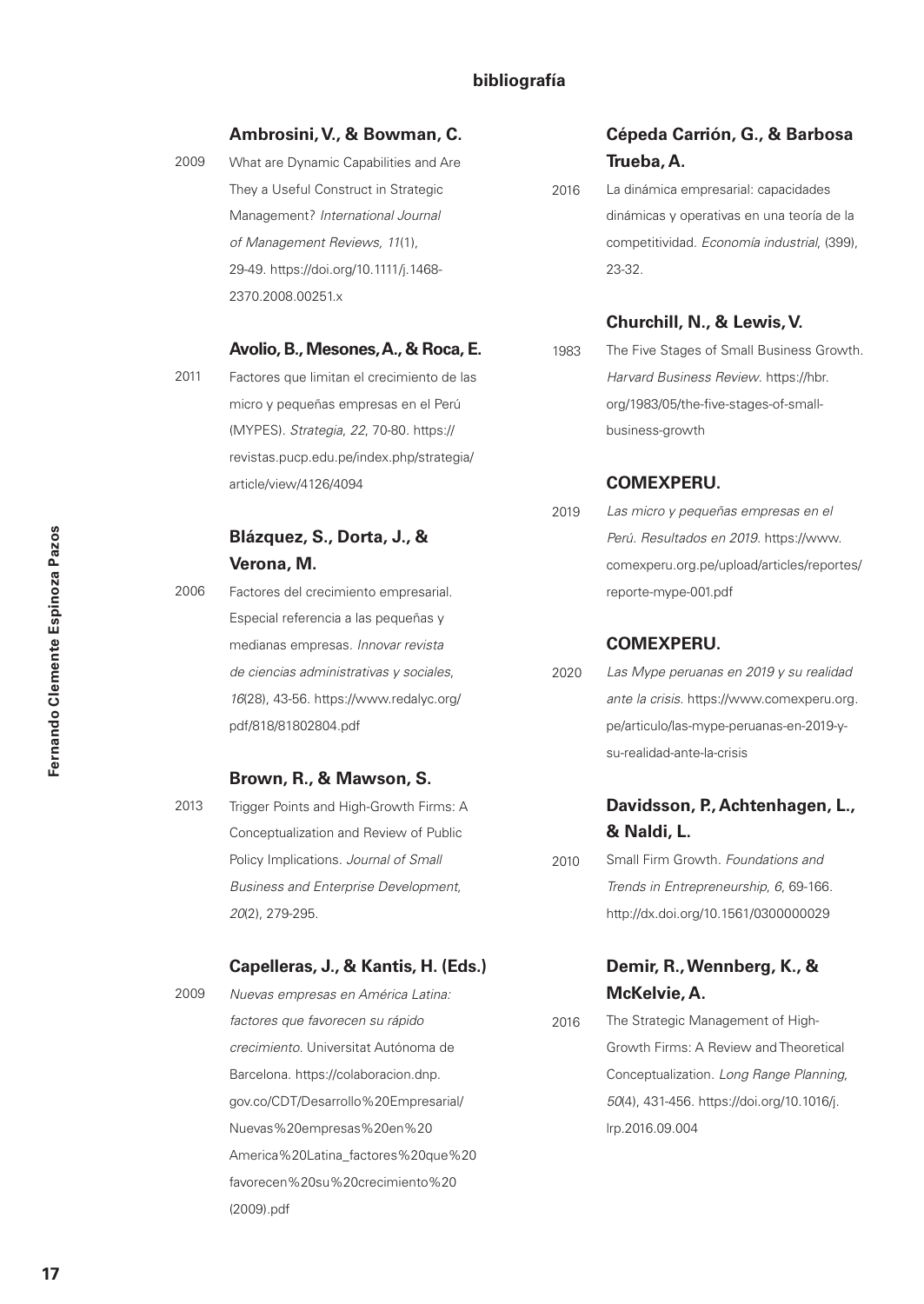| Delmar, F., Davidsson, P., &                 |      | <b>Instituto Nacional de</b>                |
|----------------------------------------------|------|---------------------------------------------|
| Gartner, W.                                  |      | Estadística e Informática (INEI).           |
| Arriving at the High-Growth Firm.            | 2019 | Demografía empresarial en el Perú. https:// |
| Journal of Business Venturing, 18(2),        |      | www.inei.gob.pe/media/MenuRecursivo/        |
| 189-216. https://doi.org/10.1016/S0883-      |      | boletines/boletin-demografia-mayo.pdf       |
| 9026(02)00080-0                              |      |                                             |
|                                              |      | Levie, J.D., & Lichtenstein, B.             |
| Dini, M., & Stumpo, G.                       | 2010 | A Terminal Assessment of Stages Theory:     |
| Mipymes en América Latina: un frágil         |      | Introducing a Dynamic States Approach to    |
| desempeño y nuevos desafíos para las         |      | Entrepreneurship. Entrepreneurship Theory   |
| políticas de fomento. Comisión Económica     |      | and Practice, 34(2), 317-350. https://doi.  |
| para América Latina y el Caribe (CEPAL).     |      | org/10.1111/j.1540-6520.2010.00377.x        |
| Eisenhardt, K., & Graebner, M.               |      | Mertens, D.M.                               |
| Theory Building from Cases: Opportunities    | 2005 | Research and Evaluation in Education        |
| and Challenges. Academy of Management        |      | and Psychology: Integrating Diversity       |
| Journal, 50(1), 25-32.                       |      | with Quantitative, Qualitative, and Mixed   |
|                                              |      | Methods. Sage.                              |
| García-Pérez de Lema, D.,                    |      |                                             |
| Gálvez-Albarracín, E., &                     |      | Ministerio de la Producción                 |
| Maldonado Guzmán, G.                         |      | (Produce)                                   |
| Efecto de la innovación en el crecimiento    | 2017 | Estadística MIPYME. http://ogeiee.          |
| y el desempeño de las Mipymes de la          |      | produce.gob.pe/index.php/shortcode/         |
| Alianza del Pacífico. Un estudio empírico.   |      | estadistica-oee/estadisticas-mipyme         |
| Estudios gerenciales, 32(141), 326-335.      |      |                                             |
| https://doi.org/10.1016/j.estger.2016.07.003 |      | Molina, R., López, A., &                    |
|                                              |      | Contreras, S.                               |
| Greiner, L.                                  | 2014 | El emprendimiento y crecimiento de          |
| Evolution and Revolution as Organizations    |      | las Pymes. Acta Universitaria, 24(1),       |
| Grow. Harvard Business Review. https://      |      | 59-72. https://www.redalyc.org/             |
| hbr.org/1998/05/evolution-and-revolution-    |      | pdf/416/41648308006.pdf                     |
| as-organizations-grow                        |      |                                             |
|                                              |      | Molina-Ycaza, D., & Sánchez-                |
| Gupta, P., Guha, S., &                       |      | Riofrio, A.                                 |
| Subramanian, S.                              | 2016 | Obstáculos para la micro, pequeña y         |
| Firm Growth and its Determinants. Journal    |      | mediana empresa en América Latina.          |
| of Innovation and Entrepreneurship, 2(15).   |      | Revista Pymes, innovación y desarrollo,     |
| https://doi.org/10.1186/2192-5372-2-15       |      | $4(2)$ , 21-36.                             |
|                                              |      |                                             |

2009

**Hernández, R., Fernández, C., & Baptista, P.** 

*Metodología de la investigación*. McGraw-Hill. 2014

**Nichter, S., & Goldmark, L.**